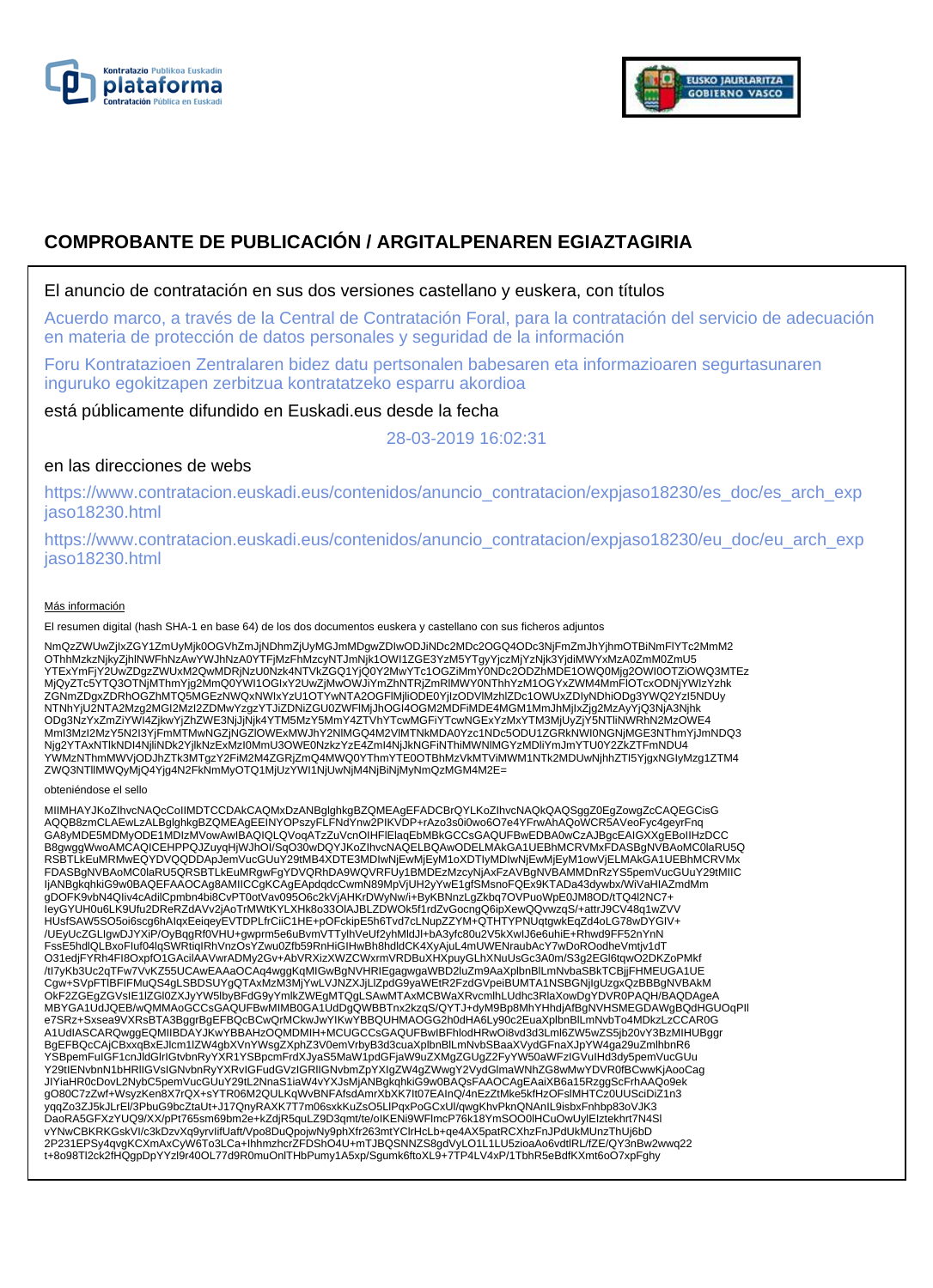



zzGBO38uC4SWXRQhrfUAgoZ+alLen9phd3YimwA/CDoaUUCiOhiaQsqukUYxggNxMIIDbQIBATBMMDgxCzAJBgNVBAYTAkVTMRQw<br>EgYDVQQKDAtJWkVOUEUgUy5BLjETMBEGA1UEAwwKSXplbnBlLmNvbQIQc89Alm7KoeNYmE4j9Ko7fTANBglghkgBZQMEAgEFAKCB 9zAaBgkqhkiG9w0BCQMxDQYLKoZlhvcNAQkQAQQwHAYJKoZlhvcNAQkFMQ8XDTE5MDMyODE1MDlzMVowLwYJKoZlhvcNAQkEMSIE IOK93c2XBud/v/fURgRSe5HKcTU4YXB5pN0TrRSrEKi7MIGJBgsqhkiG9w0BCRACLzF6MHgwdjB0BCDNdwo7pQBbrD9u8p5/pMe+ oe9BvllSU1baDdGPBFySGTBQMDykOjA4MQswCQYDVQQGEwJFUzEUMBIGA1UECgwLSVpFTIBFIFMuQS4xEzARBgNVBAMMCkl6ZW5w ZS5jb20CEHPPQJZuyqHjWJhOl/SqO30wDQYJKoZIhvcNAQEBBQAEgglAdfLuV55iRvdNEywlle04ff03Ddu7poUlumQ3nuVc4Xk0 gr1Usoa+uFM8pqYDcU/d+babqbjy78Mjxqo74r+NXwApoYpID6jerK7Ln53X6+zgGkhqbQGhKSmQl+dgHTfusJNy35FSu1MwMs+6 zxO+zjCj+xZtvmQrJ3jR2g/VY9gyIaKsPQ78wOwmPl5zl8agolu/nTlaq+VmzdUJAeu0JkD6KWRyewlT5PxBzU2ygBJw329A2aD+ ENGENSIONAL AND TREATH AND THE SUBJECT OF THE SUBJECT OF THE SUBJECT OF THE SUBJECT OF THE SUBJECT OF THE SUBJECT OF THE SUBJECT OF THE SUBJECT OF THE SUBJECT OF THE SUBJECT OF THE SUBJECT OF THE SUBJECT OF THE SUBJECT OF edx5dFxDzYqM1okzefAKHbOTfZS1i04N9RMie+Z9eE7rQ5qfnLTGCP6FyHQ4GwmEmrt5+GJjReRq6WatP9qmPgOdfEVnCkvW3Beh rc84KA8xDpEDIfLXzWZ5EFTV6gkMwEU0hDv4tqvtQyl0yx0Qq4LAwhPWRglvoBW42lPne31gOlpUl3k0xEFj2T3r28ieezVMSzVA HJLD6H18CaDG4qzq7pSQq39YgbKrhSpWq3qrJnQ=

### Kontratuaren iragarkia, gaztelaniaz eta eskaraz, izenburuekin

Acuerdo marco, a través de la Central de Contratación Foral, para la contratación del servicio de adecuación en materia de protección de datos personales y seguridad de la información

Foru Kontratazioen Zentralaren bidez datu pertsonalen babesaren eta informazioaren segurtasunaren inguruko egokitzapen zerbitzua kontratatzeko esparru akordioa

Euskadi.eus webgunean argitaratzen da data honetatik

2019-03-28 16:02:31

## web hauen helbideetan

https://www.contratacion.euskadi.eus/contenidos/anuncio\_contratacion/expjaso18230/es\_doc/es\_arch\_exp jaso18230.html

https://www.contratacion.euskadi.eus/contenidos/anuncio contratacion/expjaso18230/eu doc/eu arch exp jaso18230.html

#### Informazio gehiago

Bi dokumentuen (euskara eta gaztelania) laburpen digitala (hash SHA-1, 64 oinarriarekin), erantsitako fitxategiekin

NmQzZWUwZjIxZGY1ZmUyMjk0OGVhZmJjNDhmZjUyMGJmMDgwZDIwODJiNDc2MDc2OGQ4ODc3NjFmZmJhYjhmOTBiNmFlYTc2MmM2 OThhMzkzNjkyZjhlNWFhNzAwYWJhNzA0YTFjMzFhMzcyNTJmNjk1OWI1ZGE3YzM5YTgyYjczMjYzNjk3YjdiMWYxMzA0ZmM0ZmU5 YTExYmFjY2UwZDgzZWUxM2QwMDRjNzU0Nzk4NTVkZGQ1YjQ0Y2MwYTc1OGZiMmY0NDc2ODZńMDE1OWQ0Mjg2OWI0OTZiOWQ3MTEz MjQyZTc5YTQ3OTNjMThmYjg2MmQ0YWI1OGIxY2UwZjMwOWJiYmZhNTRjZmRIMWY0NThhYzM1OGYxZWM4MmFIOTcxODNjYWIzYzhk ZGNmZDgxZDRhOGZhMTQ5MGEzNWQxNWIxYzU1OTYwNTA2OGFIMjliODE0YjIzODVIMzhIZDc1OWUxZDIyNDhiODg3YWQ2YzI5NDUy NTNhYjU2NTA2Mzg2MGI2MzI2ZDMwYzgzYTJiZDNiZGU0ZWFIMjJhOGI4OGM2MDFiMDE4MGM1MmJhMjIxZjg2MzAyYjQ3NjA3Njhk ong3N2YxZm2iYWl4ZjkwYjZhZWE3Njwjk4YTM5MzY5MmY4ZTVhYTcwMGFiYTcwNGExYzMxYTM3MjluyzjySnTijnWRhN2MzOWE4<br>Mml3MzI2MzY5N2IiYWl4ZjkwYjZhZWE3NjJjNjk4YTM5MzY5MmY4ZTVhYTcwMGFiYTcwNGExYzMxYTM3MjUyZjY5NTijnWRhN2MzOWE4 Njg2YTAxNTIkNDI4NjiiNDk2YjIkNzExMzI0MmU3OWE0NzkzYzE4ZmI4NjJkNGFiNThiMWNIMGYzMDliYmJmYTU0Y2ZKZTFmNDU4 YWMzNThmMWVjODJhZTk3MTgzY2FiM2M4ZGRjZmQ4MWQ0YThmYTE0OTBhMzVkMTViMWM1NTk2MDUwNjhhZTl5YjgxNGlyMzg1ZTM4 ZWQ3NTIIMWQyMjQ4Yjg4N2FkNmMyOTQ1MjUzYWI1NjUwNjM4NjBiNjMyNmQzMGM4M2E=

denboran digitalki zigilatu zuena

#### zigilua lortzen

MIIMHAYJKoZIhvcNAQcCoIIMDTCCDAkCAQMxDzANBglghkgBZQMEAgEFADCBrQYLKoZIhvcNAQkQAQSggZ0EgZowgZcCAQEGCisG AQQB8zmCLAEwLzALBglghkgBZQMEAgEEINYOPszyFLFNdYnw2PIKVDP+rAzo3s0i0wo6O7e4YFrwAhAQoWCR5AVeoFyc4geyrFnq GA8yMDE5MDMyODE1MDIzMVowAwIBAQIQLQVoqATzZuVcnOIHFIElaqEbMBkGCCsGAQUFBwEDBA0wCzAJBgcEAIGXXgEBoIIHzDCC B8qwqqWwoAMCAQICEHPPQJZuyqHjWJhOI/SqO30wDQYJKoZIhvcNAQELBQAwODELMAkGA1UEBhMCRVMxFDASBqNVBAoMC0laRU5Q RSBTLKEuMRMwEQYDVQQDDApJemVucGUuY29tMB4XDTE3MDlwNjEwMjEyM1oXDTIyMDlwNjEwMjEyM1owVjELMAkGA1UEBhMCRVMx FDASBgNVBAoMC0laRU5QRSBTLkEuMRgwFgYDVQRhDA9WQVRFUy1BMDEzMzcyNjAxFzAVBgNVBAMMDnRzYS5pemVucGUuY29tMIIC IjANBgkqhkiG9w0BAQEFAAOCAg8AMIICCgKCAgEApdqdcCwmN89MpVjUH2yYwE1gfSMsnoFQEx9KTADa43dywbx/WiVaHIAZmdMm gDOFK9vbN4Qliv4cAdilCpmbn4bi8CvPT0otVav095O6c2kVjAHKrDWyNw/i+ByKBNnzLgZkbq7OVPuoWpE0JM8OD/tTQ4l2NC7+ leyGYUH0u6LK9Ufu2DReRZdAVv2jAoTrMWtKYLXHk8o33OIAJBLZDWOk5f1rdZvGocngQ6ipXewQQvwzqS/+attrJ9CV48q1wZVV HUsfSAW5SO5oi6scg6hAlqxEeiqeyEVTDPLfrCiiC1HE+pOFckipE5h6Tvd7cLNupZZYM+QTHTYPNUqtgwkEqZd4oLG78wDYGIV+